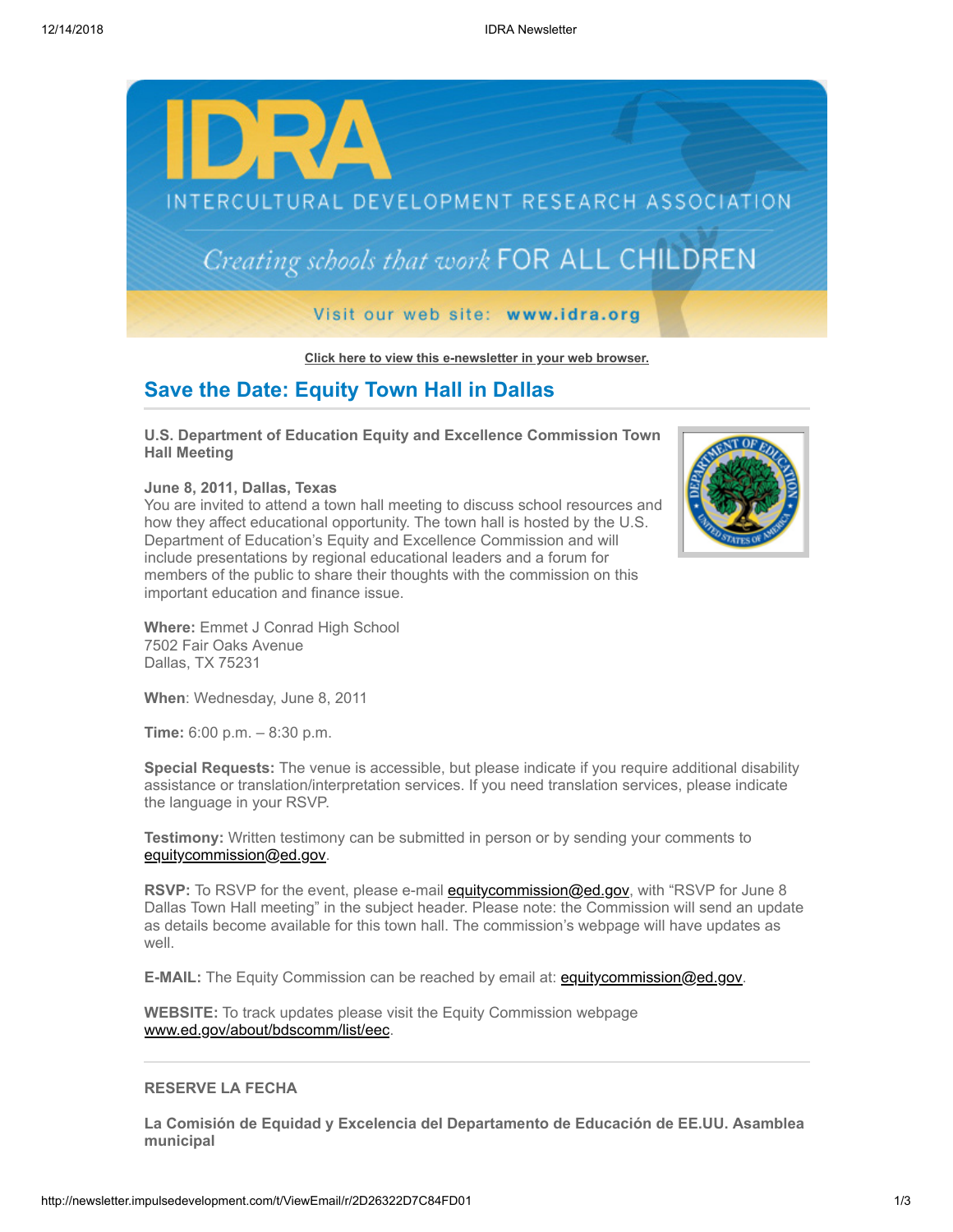## 12/14/2018 IDRA Newsletter

## **8 de Junio de 2011, Dallas, Texas**

La Comisión de Equidad y Excelencia del Departamento de Educación de EE.UU. celebra esta asamblea municipal que incluirá presentaciones de los líderes educativos regionales y un foro para que los miembros del público compartan sus ideas sobre este importante tema educativo y financiero con la comisión.

La Comisión examinará las diferencias en las oportunidades educativas significativas que dan lugar a la brecha de logros, concentrándose en los sistemas de finanzas, y además recomendará formas en que las políticas federales pueden abordar tales diferencias.

**Lugar:** Emmet J Conrad High School 7502 Fair Oaks Avenue Dallas, TX 75231

**Fecha:** Wednesday, June 8, 2011

**Horario:** 6:00 p.m. – 8:30 p.m.

**Solicitudes Especiales:** El lugar de la asamblea es accesible, pero indique si necesita asistencia adicional por discapacidad o servicios de traduccón o interpretación. Si necesita servicios de traducción, mencione el idioma en su confirmación de asistencia.

**Testimonio:** Puede presentar su testimonio escrito en persona o enviar sus comentarios a [equitycommission@ed.gov.](mailto:equitycommission@ed.gov)

**Confirmación de Asistencia**: Para confirmar su asistencia a este evento, envíe su mensaje a [equitycommission@ed.gov](mailto:equitycommission@ed.gov) y escriba "RSVP for June 8 Dallas Town Hall meeting" (Confirmación de asistencia para la asamblea municipal de Dallas del 8 de Junio) en la linea del asunto.

**Correro Electrónico:** [equitycommission@ed.gov.](mailto:equitycommission@ed.gov)

**Sitio Web**: Si desea hacer un seguimiento de las actualizaciones, visite el sitio de web de la Comisión de Equidad: [www.ed.gov/about/bdscomm/list/eec](http://newsletter.impulsedevelopment.com/t/r/l/jdxidk/l/j/).

As part of IDRA's founding and enduring commitment to educational equity and excellence, we are partnering with the commission to promote this event and strongly encourage you to attend in person or promote this event and strongly encourage you to attend in person or to submit testimony via email. To learn more about IDRA's work to promote equitable, [to submit testimony via email. To learn more about IDRA's work to](http://newsletter.impulsedevelopment.com/t/r/l/jdxidk/l/d/) promote equitable, excellent schooling.

Como parte del firme compromiso de IDRA con la equidad educativa y la excelencia, nos estamos trabajando con la comisión para promover este evento y los animamos a asistir para presentar un [testimonio ya sea en persona o por correo electrónico. Para mayor](http://newsletter.impulsedevelopment.com/t/r/l/jdxidk/l/h/) información sobre el trabajo de IDRA.



The **Intercultural Development Research Association** is an independent private non-profit organization dedicated to realizing the right of every child to a quality education. IDRA strengthens and transforms public education by providing dynamic training; useful research, evaluation, and frameworks for action; timely policy analyses; and innovative materials and programs.

IDRA works hand-in-hand with hundreds of thousands of educators and families each year in communities and classrooms around the country. All our work rests on an unwavering commitment to creating self-renewing schools that value and promote the success of students of all backgrounds.

We are a small organization with a powerful mission: to create schools that work for *all* children.